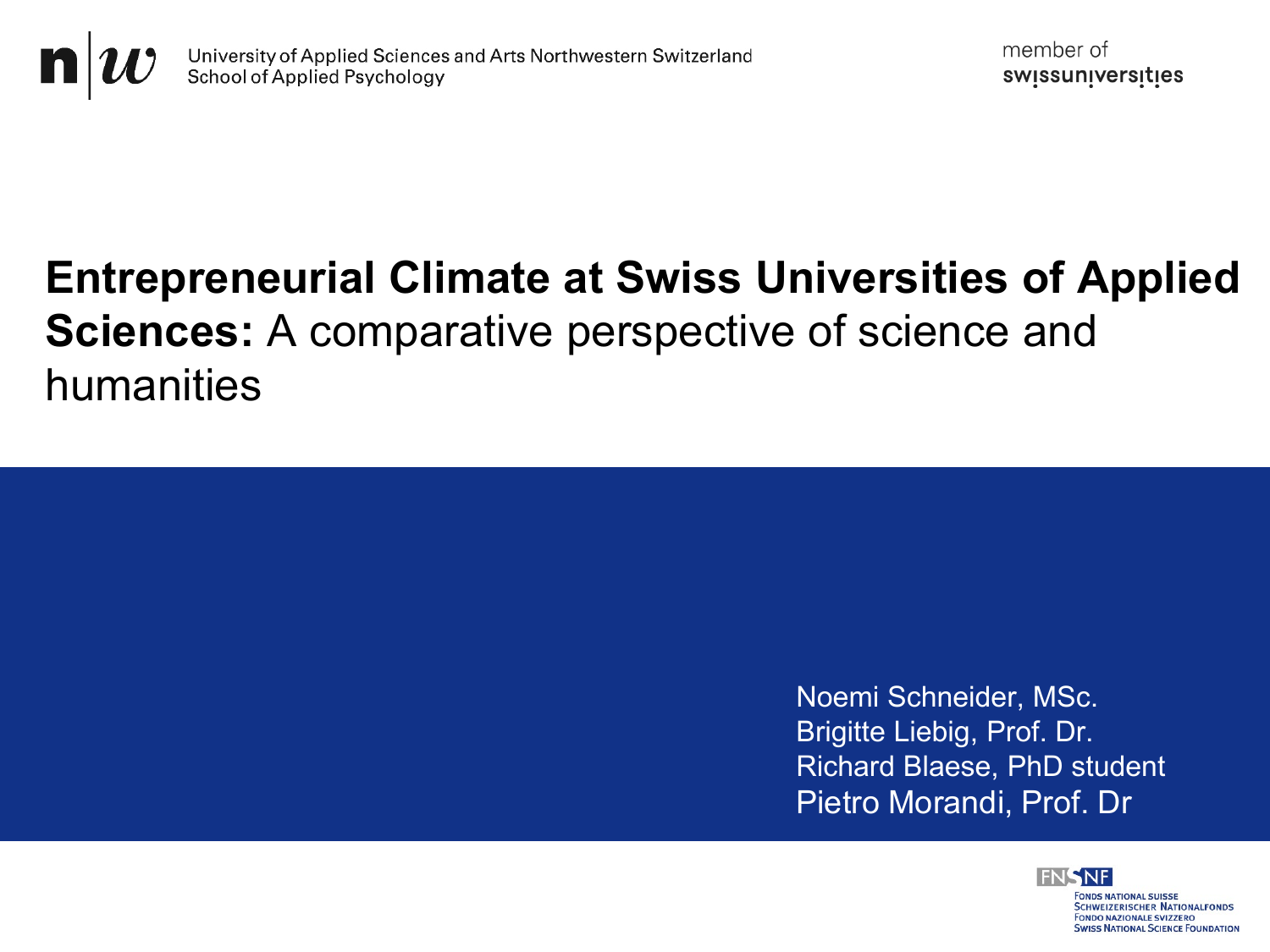

- In the course of the promotion of knowledge transfer at universities, the importance of the humanities and social sciences for academic entrepreneurship has increasingly gained attention in recent years (EU Commission 2014).
- This also applies to Switzerland, where not only the awareness of the topic but also support measures for social and artistic innovations increased (cf. Bornstein, Pabst & Sigrist, 2014).
- Little is still known about the perspectives of scientists from different disciplines to what degree entrepreneurial activities are supported in the university setting.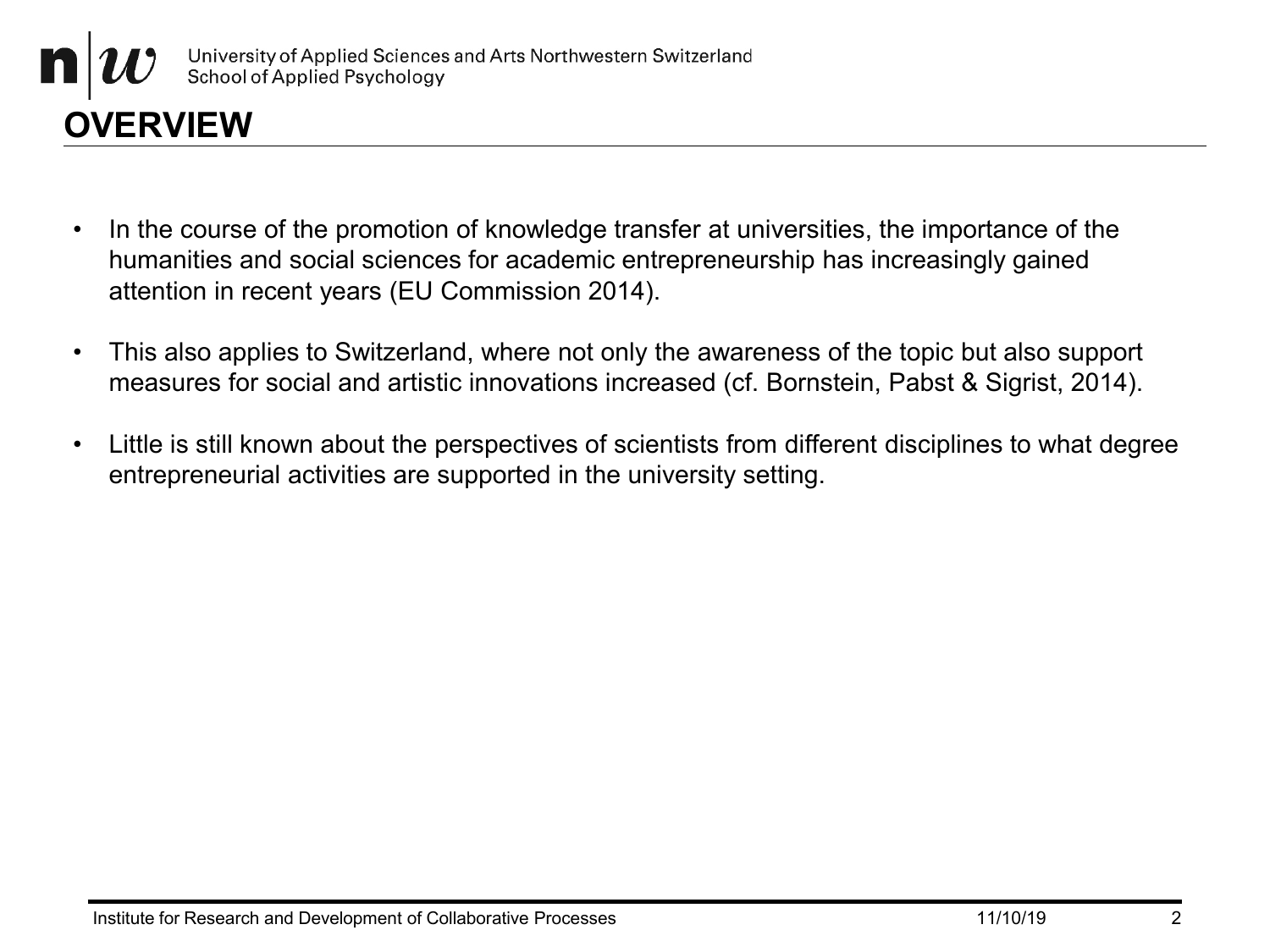University of Applied Sciences and Arts Northwestern Switzerland **School of Applied Psychology** 

#### **Theoretical Approach -**

The Entrepreneurial Climate (Smallbone et al., 2010)

### **Formal conditions**

#### **Informal conditions**

## **Entrepreneurial Climate**

- Support structures for spin off's at the universities such as;
- the use of infrastructure.
- financial support and
- access to incubators and science parks
- Visibility of entrepreneurship as a university topic
- Perceived social support of entrepreneurial acitivities
- Entrepreurial role models (collegues, superiors etc.)

• The perception of scientists of the university context as supportive for entrepreneurship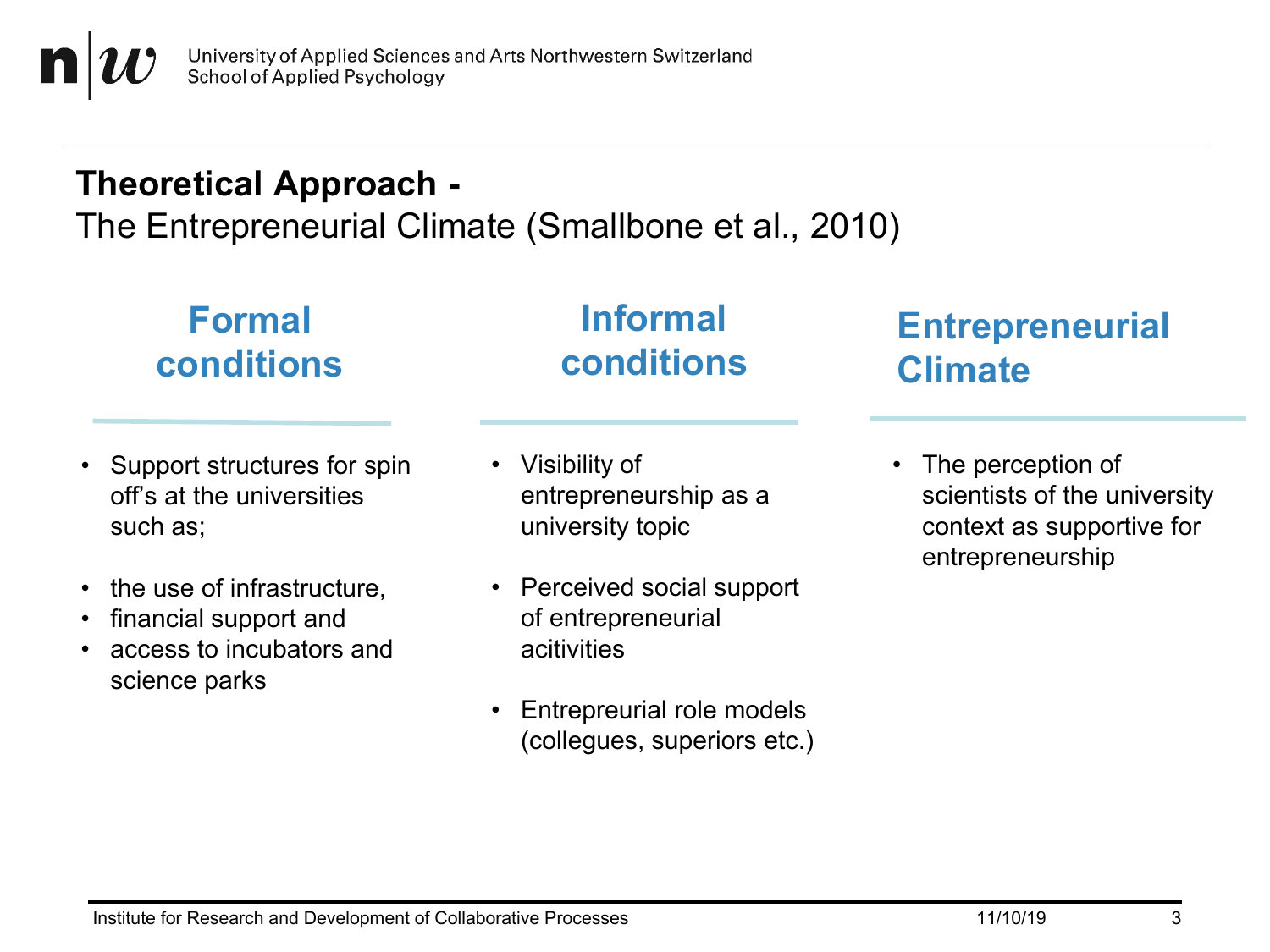

#### **Methodical Approach**

#### **Mixed Methods**

- **1. Online Survey** (Jan-March 2019) of 3'253 scientists from 7 Swiss Universities of Applied **Sciences**
- **2. Qualitative Interviews** with founders from HSS and STEM disciplines (N=16).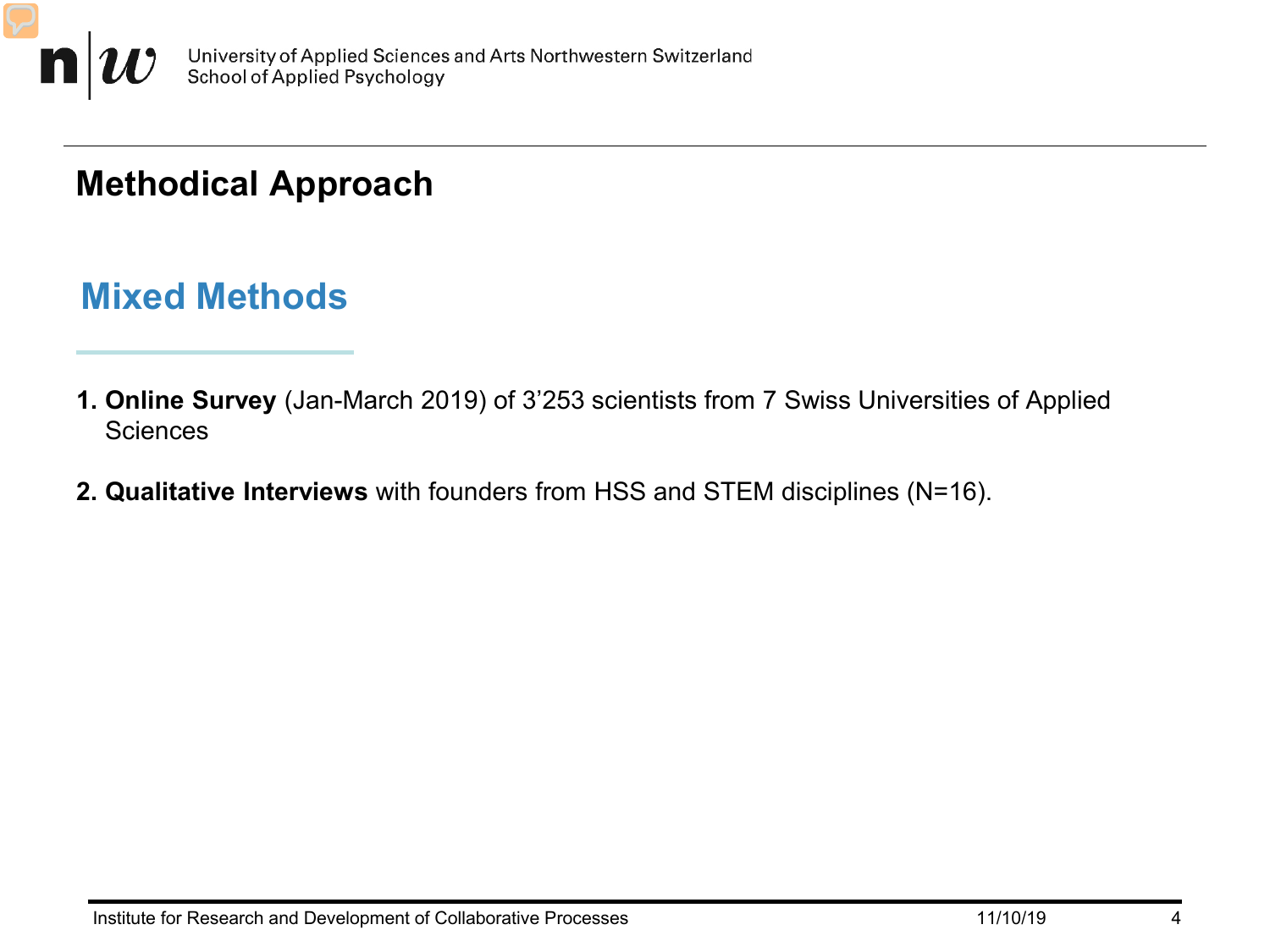## **Results**

• Importance of informal dimensions of entrepreneurial activities at Swiss UAS